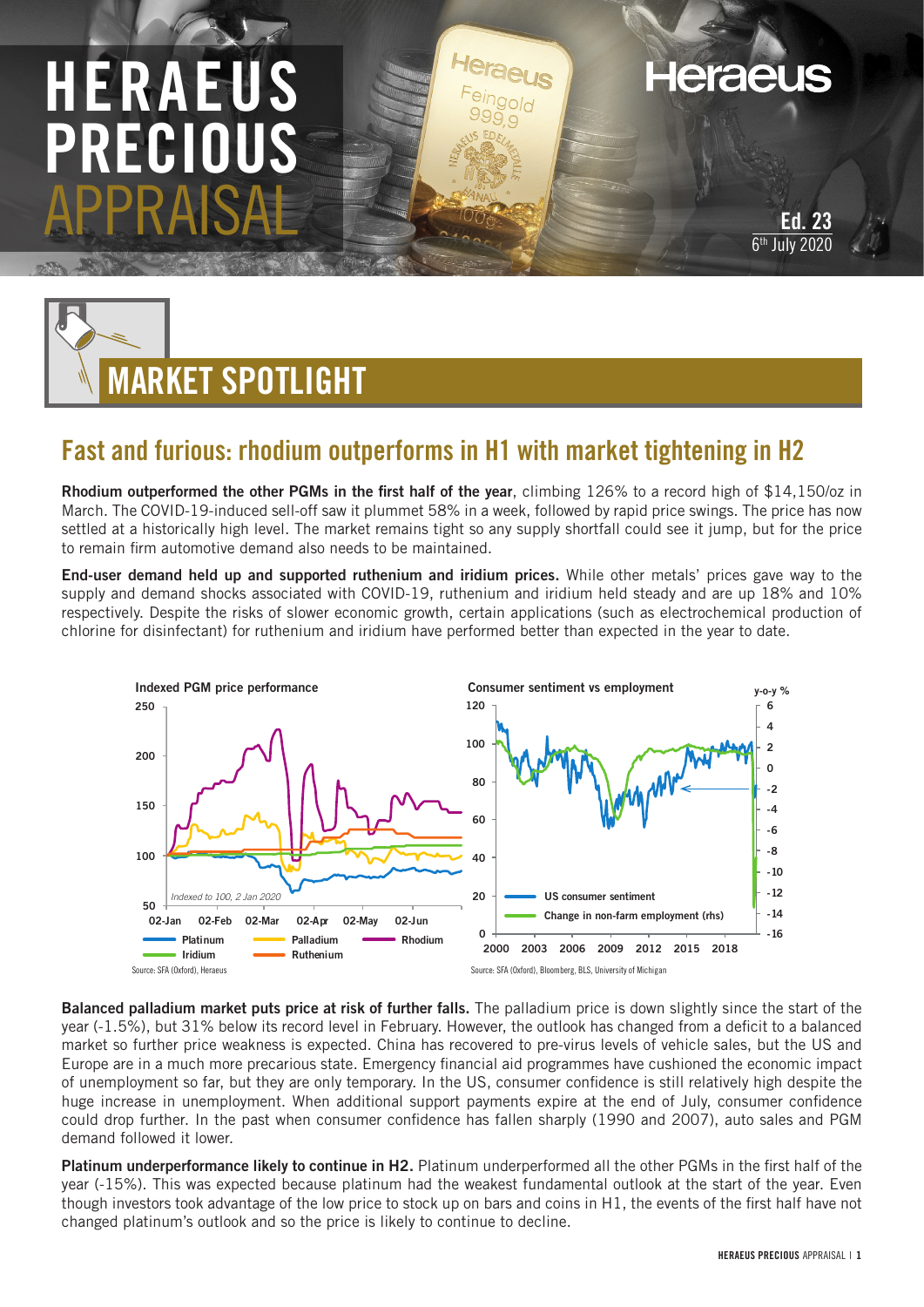## PRECIOUS METALS REVIEW

## Au

|                          | <b>Close</b> Weekly change | <b>High</b> | <b>Date</b>      | Low   | <b>Date</b>      |
|--------------------------|----------------------------|-------------|------------------|-------|------------------|
| $\sqrt{$6z}$ 1,775 0.48% |                            |             | 1,789 01/07/2020 |       | 1,758 02/07/2020 |
| €/oz 1,579 0.22%         |                            |             | 1,596 01/07/2020 | 1.560 | 02/07/2020       |

Can India's monsoon season whet consumers' appetite for gold? Historically, a good rainy season boosts demand for gold in the second half of the year as rural spending is increased by high agricultural output. This also coincides with Diwali and the wedding season. Around two-thirds of India's gold demand comes from rural areas. India saw 18% more rainfall than average in June with the arrival of the monsoon season two weeks earlier than usual, and elevated rainfall is also forecast for July (source: India Meteorological Department). While this would ordinarily signal healthy gold demand, India's economy is fragile and consumer spending is low. Consumer confidence collapsed in May, with the Current Situation Index (CSI) reaching a record low of 63.7 and the 1-year Future

Expectations Index (FEI) also recording a sharp drop. While consumer gold demand may pick up modestly in Q4, it is unlikely to offset the damage sustained in the first half of the year (India's consumer demand fell by 36% to 101.9 t in Q1, with greater losses forecast in Q2). As a result, India's gold demand for 2020 is expected to be lower year-on-year (690.4 t in 2019).

Gold ETF holdings are at a record 107 moz following inflows of 21 moz in H1. Gold remains in demand as a safe haven and the price made a new high for the year last week. While a safe haven is needed the price can keep climbing, but stocks look overvalued and a repeat of the March sell-off could drag gold down too.

## Ag

|  | Ag Silver      |              |                        |       |             |       |                  |  |
|--|----------------|--------------|------------------------|-------|-------------|-------|------------------|--|
|  |                | <b>Close</b> | <b>Weekly change</b>   | High  | <b>Date</b> | Low   | <b>Date</b>      |  |
|  |                |              | $\sqrt{2}$ 18.05 1.39% | 18.45 | 01/07/2020  |       | 17.69 29/06/2020 |  |
|  | $\epsilon$ /0Z | 16.05 1.17%  |                        | 16.45 | 01/07/2020  | 15.69 | 29/06/2020       |  |

Silver struggling to hold above \$18/oz. Despite limited price movement in June, silver ETF demand was buoyant, with global holdings reaching a new record of 921 moz by the end of the month. Inflows in the first half of the year were 205.9 moz, compared to just 4.1 moz in the same

period last year. After a promising start to July which saw the silver price reach \$18.15/oz, it is now trading closer to \$18/oz. The gold:silver ratio has widened to 99 and silver is forecast to continue to underperform.

|                 | Pt Platinum |                            |             |             |     |             |  |  |
|-----------------|-------------|----------------------------|-------------|-------------|-----|-------------|--|--|
|                 |             | <b>Close</b> Weekly change | <b>High</b> | <b>Date</b> | Low | <b>Date</b> |  |  |
| $\sqrt{oz}$ 813 |             | $1.22\%$                   | 839         | 01/07/2020  | 807 | 29/06/2020  |  |  |
| €/oz            | 722         | 0.91%                      | 747         | 01/07/2020  | 717 | 29/06/2020  |  |  |

Global industry slowdown will crunch platinum demand this year. Industrial platinum demand is estimated to decline by around 9% year-on-year in 2020 owing to reduced petroleum and chemical catalyst and equipment top-up requirements, compared to the modest growth that was forecast at beginning of the year. The construction of fewer glass manufacturing facilities, as well as fewer expansions in Europe and the RoW, is set to reduce

new metal buying in the glass industry. Similarly, slower expansion of oil-refining capacity is expected to weaken petroleum demand. Reduced global vehicle production means that automotive platinum demand for sensors and plugs will also decline. Industrial end-users accounted for 27% of total platinum demand last year  $(-1,900$  koz). Platinum closed \$10/oz higher (+1.2%) last week, but with weak fundamentals lower prices are still anticipated.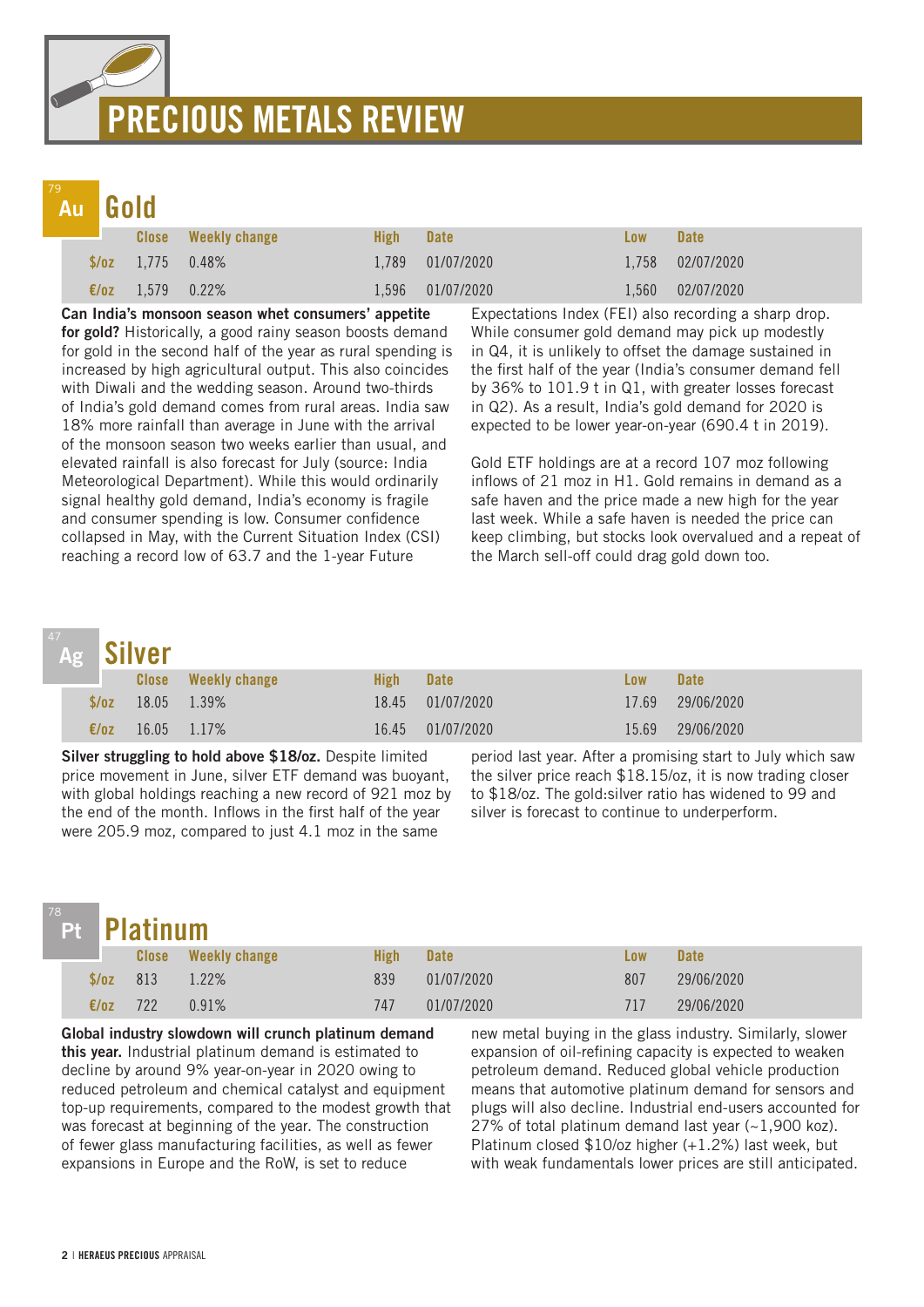# PRECIOUS METALS REVIEW



45

77 Ir

|                | d <b>Palladium</b>                                                                                                                                                                                                                                                                                                                |                            |       |                  |       |                  |  |  |
|----------------|-----------------------------------------------------------------------------------------------------------------------------------------------------------------------------------------------------------------------------------------------------------------------------------------------------------------------------------|----------------------------|-------|------------------|-------|------------------|--|--|
|                |                                                                                                                                                                                                                                                                                                                                   | <b>Close</b> Weekly change | High- | <b>Date</b>      | Low   | <b>Date</b>      |  |  |
|                | $\sqrt{2}$ , $\sqrt{2}$ , $\sqrt{2}$ , $\sqrt{2}$ , $\sqrt{2}$ , $\sqrt{2}$ , $\sqrt{2}$ , $\sqrt{2}$ , $\sqrt{2}$ , $\sqrt{2}$ , $\sqrt{2}$ , $\sqrt{2}$ , $\sqrt{2}$ , $\sqrt{2}$ , $\sqrt{2}$ , $\sqrt{2}$ , $\sqrt{2}$ , $\sqrt{2}$ , $\sqrt{2}$ , $\sqrt{2}$ , $\sqrt{2}$ , $\sqrt{2}$ , $\sqrt{2}$ , $\sqrt{2}$ , $\sqrt{2$ |                            |       | 1.959 30/06/2020 |       | 1.876 29/06/2020 |  |  |
| $\epsilon$ /0Z | 1.716 2.63%                                                                                                                                                                                                                                                                                                                       |                            | 1.737 | 30/06/2020       | 1.668 | 29/06/2020       |  |  |

#### The effects of COVID-19 hit US auto sales in Q2'20,

with the country's largest automakers reporting year-onyear declines ranging between -28% and -50%. General Motors, the largest US automaker, saw a 34% sales drop while FCA reported a 39% decline attributed to weak fleet demand. The seasonally adjusted sales rate was 12.6 million in June, a slight improvement from the 12.2 million forecast in May, but still a 26% decline year-on-year (source: Cox Automotive). Low dealership inventory is likely to impede sales over the next few weeks, after demand for some vehicles (SUVs, pick-ups) in late May and June rebounded faster than production due to

generous 0% financing deals. New waves of coronavirus outbreaks in states such as Florida, California and Texas imply a risk of further lockdowns and closures, which is a significant headwind facing the industry. As the US is the second-largest gasoline car market, palladium and rhodium are particularly vulnerable to further demand cuts there. North American autocatalyst palladium demand is forecast to shrink by around 500 koz this year.

The palladium price pushed above \$1,900/oz last week and managed to hold there despite a sell-off mid-week, closing 2.9% higher (+\$54/oz).

#### <del>.</del><br>hodium, Ruthenium, Iridium 44 Ru

| Rh <sub>1</sub> |                       |                |                  |                              |  |  |  |
|-----------------|-----------------------|----------------|------------------|------------------------------|--|--|--|
|                 |                       | <b>Rhodium</b> | <b>Ruthenium</b> | <i><u><b>Iridium</b></u></i> |  |  |  |
|                 | <b>Reporting week</b> | $$8,950$ /oz   | \$295/oz         | $$1,650$ /oz                 |  |  |  |
|                 | <b>Previous week</b>  | $$8,950$ /oz   | \$295/oz         | \$1,650/cz                   |  |  |  |

Rhodium mine production is likely to be impacted more than platinum or palladium this year due to the concentration of supply from South Africa. The country accounted for 81% of global rhodium supply in 2019, compared to 72% of platinum and 35% of palladium. Following lockdowns, from 1 June South African mines were permitted to operate at full capacity. However, with the implementation of social distancing and other hygiene protocols, underground operations are unlikely to reach this level. A significant proportion of global rhodium mine

production (44% in 2019) comes from conventional labour-intensive operations on the Western Limb in South Africa, which are much less likely to reach 100% capacity this year compared to open-pit or mechanised mines. South African mine supply is estimated to be around 20% lower year-on-year in 2020, a loss of around 130 koz. Global rhodium supply is forecast to fall more than demand this year, pushing the market into a wider deficit and providing support for the price.